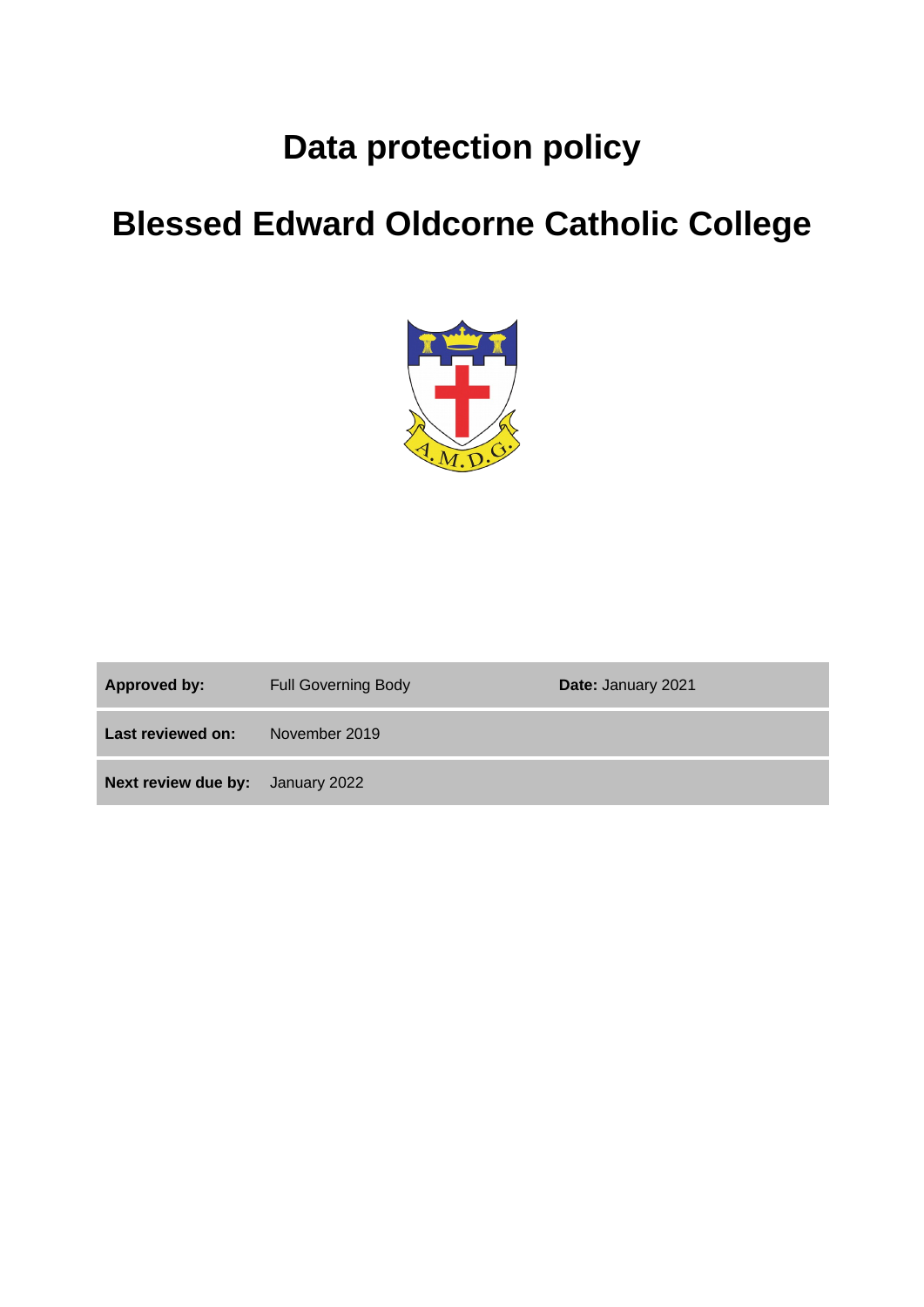# **1. Aims**

Our school aims to ensure that all personal data collected about staff, pupils, parents, governors, visitors and other individuals is collected, stored and processed in accordance with the [General Data Protection](http://data.consilium.europa.eu/doc/document/ST-5419-2016-INIT/en/pdf)  [Regulation \(GDPR\)](http://data.consilium.europa.eu/doc/document/ST-5419-2016-INIT/en/pdf) and the expected provisions of the Data Protection Act 2018 as set out in the [Data](https://publications.parliament.uk/pa/bills/cbill/2017-2019/0153/18153.pdf)  [Protection Bill.](https://publications.parliament.uk/pa/bills/cbill/2017-2019/0153/18153.pdf)

**…………………………………………………………………………………………………………………………….**

This policy applies to all personal data, regardless of whether it is in paper or electronic format.

# **2. Legislation and guidance**

This policy meets the requirements of the GDPR and the expected provisions of the DPA 2018 It is based on guidance published by the Information Commissioner's Office (ICO) on the [GDPR](https://ico.org.uk/for-organisations/guide-to-the-general-data-protection-regulation-gdpr/) and the ICO's [code of](https://ico.org.uk/media/for-organisations/documents/2014223/subject-access-code-of-practice.pdf)  [practice for subject access requests.](https://ico.org.uk/media/for-organisations/documents/2014223/subject-access-code-of-practice.pdf)

It meets the requirements of the [Protection of Freedoms Act 2012](https://www.legislation.gov.uk/ukpga/2012/9/part/1/chapter/2) when referring to our use of biometric data.

It also reflects the ICO's [code of practice](https://ico.org.uk/media/for-organisations/documents/1542/cctv-code-of-practice.pdf) for the use of surveillance cameras and personal information.

In addition, this policy complies with regulation 5 of the [Education \(Pupil Information\) \(England\) Regulations](http://www.legislation.gov.uk/uksi/2005/1437/regulation/5/made)  [2005,](http://www.legislation.gov.uk/uksi/2005/1437/regulation/5/made) which gives parents the right of access to their child's educational record.

# **3. Definitions**

| Term                                | <b>Definition</b>                                                                                                                               |
|-------------------------------------|-------------------------------------------------------------------------------------------------------------------------------------------------|
| <b>Personal data</b>                | Any information relating to an identified, or<br>identifiable, individual.                                                                      |
|                                     | This may include the individual's:                                                                                                              |
|                                     | Name (including initials)<br>٠                                                                                                                  |
|                                     | Identification number<br>$\bullet$                                                                                                              |
|                                     | Location data<br>$\bullet$                                                                                                                      |
|                                     | Online identifier, such as a username<br>٠                                                                                                      |
|                                     | It may also include factors specific to the<br>individual's physical, physiological, genetic,<br>mental, economic, cultural or social identity. |
| Special categories of personal data | Personal data which is more sensitive and so<br>needs more protection, including information<br>about an individual's:                          |
|                                     | Racial or ethnic origin<br>٠                                                                                                                    |
|                                     | Political opinions<br>$\bullet$                                                                                                                 |
|                                     | Religious or philosophical beliefs<br>$\bullet$                                                                                                 |
|                                     | Trade union membership<br>$\bullet$                                                                                                             |
|                                     | Genetics<br>$\bullet$                                                                                                                           |
|                                     | Biometrics (such as fingerprints, retina<br>$\bullet$<br>and iris patterns), where used for                                                     |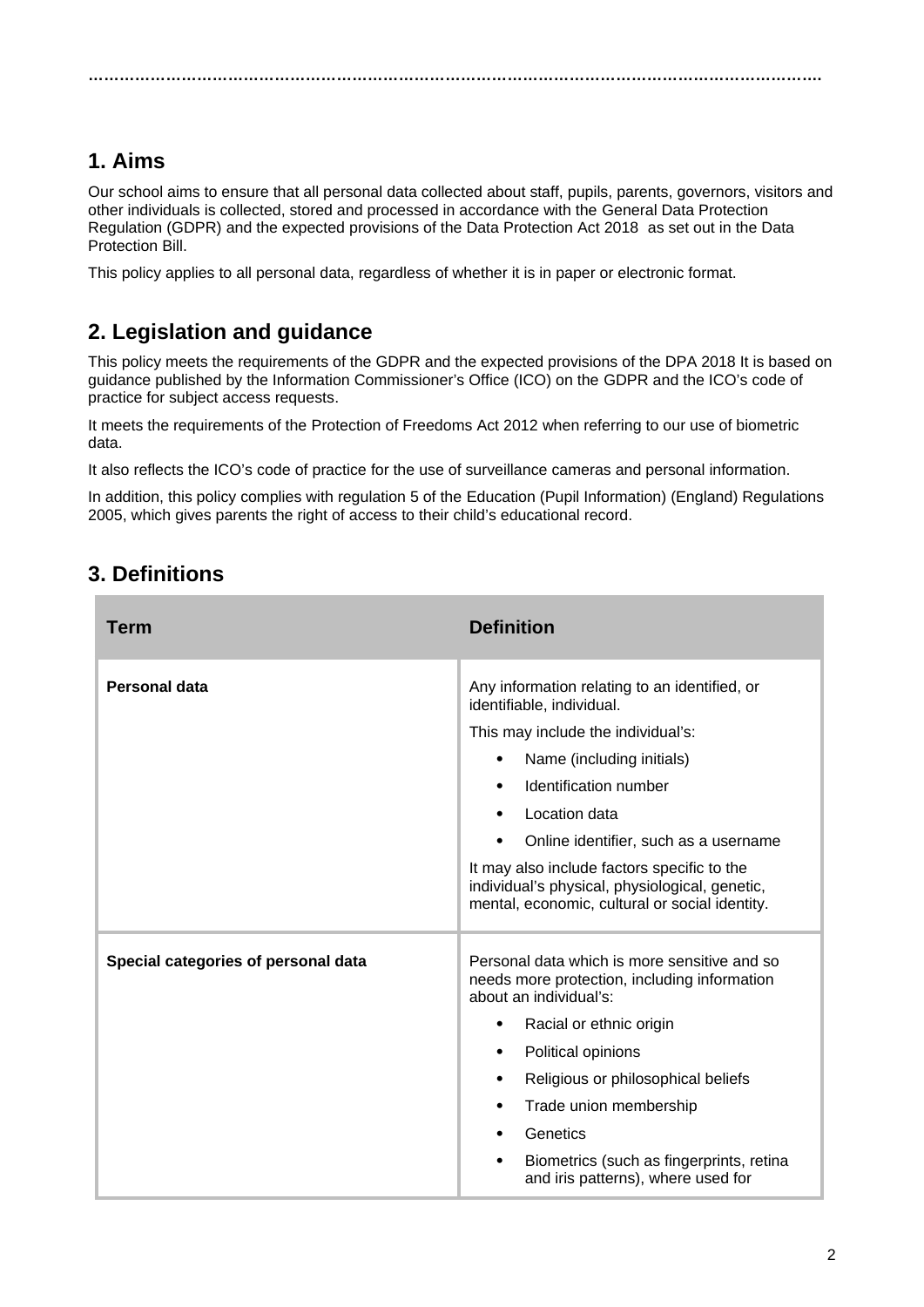|                      | identification purposes<br>Health – physical or mental<br>$\bullet$<br>Sex life or sexual orientation                                                                                                                            |
|----------------------|----------------------------------------------------------------------------------------------------------------------------------------------------------------------------------------------------------------------------------|
| <b>Processing</b>    | Anything done to personal data, such as<br>collecting, recording, organising, structuring,<br>storing, adapting, altering, retrieving, using,<br>disseminating, erasing or destroying.<br>Processing can be automated or manual. |
| Data subject         | The identified or identifiable individual whose<br>personal data is held or processed.                                                                                                                                           |
| Data controller      | A person or organisation that determines the<br>purposes and the means of processing of<br>personal data.                                                                                                                        |
| Data processor       | A person or other body, other than an employee<br>of the data controller, who processes personal<br>data on behalf of the data controller.                                                                                       |
| Personal data breach | A breach of security leading to the accidental or<br>unlawful destruction, loss, alteration, unauthorised<br>disclosure of, or access to personal data.                                                                          |

# **4. The data controller**

Our school processes personal data relating to parents, pupils, staff, governors, visitors and others, and therefore is a data controller.

The school is registered as a data controller with the ICO and will renew this registration annually or as otherwise legally required.

# **5. Roles and responsibilities**

This policy applies to **all staff** employed by our school, and to external organisations or individuals working on our behalf. Staff who do not comply with this policy may face disciplinary action.

#### **5.1 Governing board**

The governing board has overall responsibility for ensuring that our school complies with all relevant data protection obligations.

#### **5.2 Data protection officer**

The data protection officer (DPO) is responsible for overseeing the implementation of this policy, monitoring our compliance with data protection law, and developing related policies and guidelines where applicable.

They will provide an annual report of their activities directly to the governing board and, where relevant, report to the board their advice and recommendations on school data protection issues.

The DPO is also the first point of contact for individuals whose data the school processes, and for the ICO.

Full details of the DPO's responsibilities are set out in their job description.

Our DPO is P Edmunds and is he contactable via office@blessededward.co.uk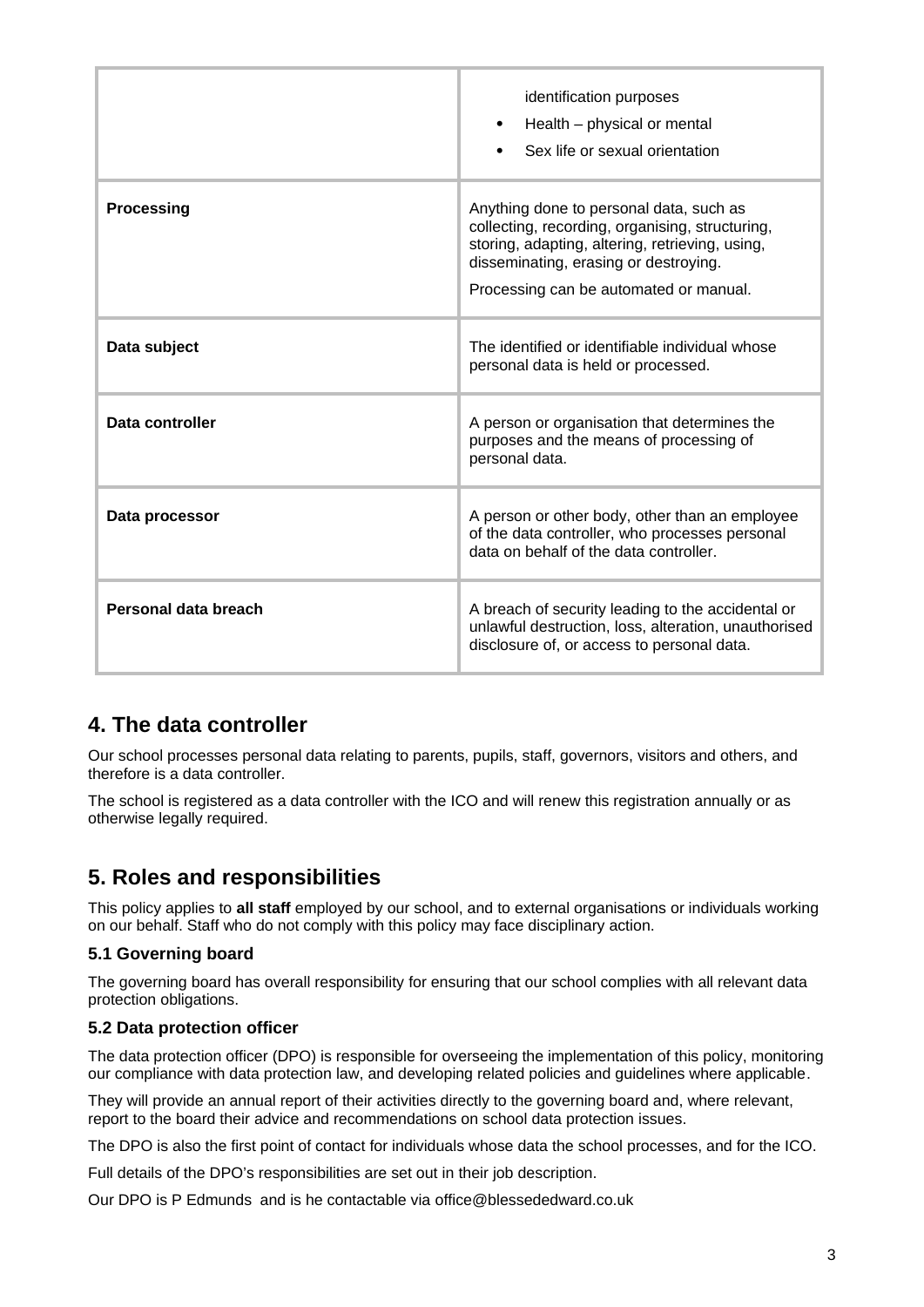#### **5.4 All staff**

Staff are responsible for:

- Collecting, storing and processing any personal data in accordance with this policy
- Informing the school of any changes to their personal data, such as a change of address
- Contacting the DPO in the following circumstances:
	- o With any questions about the operation of this policy, data protection law, retaining personal data or keeping personal data secure
	- o If they have any concerns that this policy is not being followed
	- o If they are unsure whether or not they have a lawful basis to use personal data in a particular way
	- o If they need to rely on or capture consent, draft a privacy notice, deal with data protection rights invoked by an individual, or transfer personal data outside the European Economic Area
	- o If there has been a data breach
	- o Whenever they are engaging in a new activity that may affect the privacy rights of individuals
	- o If they need help with any contracts or sharing personal data with third parties

### **6. Data protection principles**

The GDPR is based on data protection principles that our school must comply with.

The principles say that personal data must be:

- Processed lawfully, fairly and in a transparent manner
- Collected for specified, explicit and legitimate purposes
- Adequate, relevant and limited to what is necessary to fulfil the purposes for which it is processed
- Accurate and, where necessary, kept up to date
- Kept for no longer than is necessary for the purposes for which it is processed
- Processed in a way that ensures it is appropriately secure

This policy sets out how the school aims to comply with these principles.

# **7. Collecting personal data**

#### **7.1 Lawfulness, fairness and transparency**

We will only process personal data where we have one of 6 'lawful bases' (legal reasons) to do so under data protection law:

- The data needs to be processed so that the school can **fulfil a contract** with the individual, or the individual has asked the school to take specific steps before entering into a contract
- The data needs to be processed so that the school can **comply with a legal obligation**
- The data needs to be processed to ensure the **vital interests** of the individual e.g. to protect someone's life
- The data needs to be processed so that the school, as a public authority, can perform a task **in the public interest,** and carry out its official functions
- The data needs to be processed for the **legitimate interests** of the school or a third party (provided the individual's rights and freedoms are not overridden)
- The individual (or their parent/carer when appropriate in the case of a pupil) has freely given clear **consent**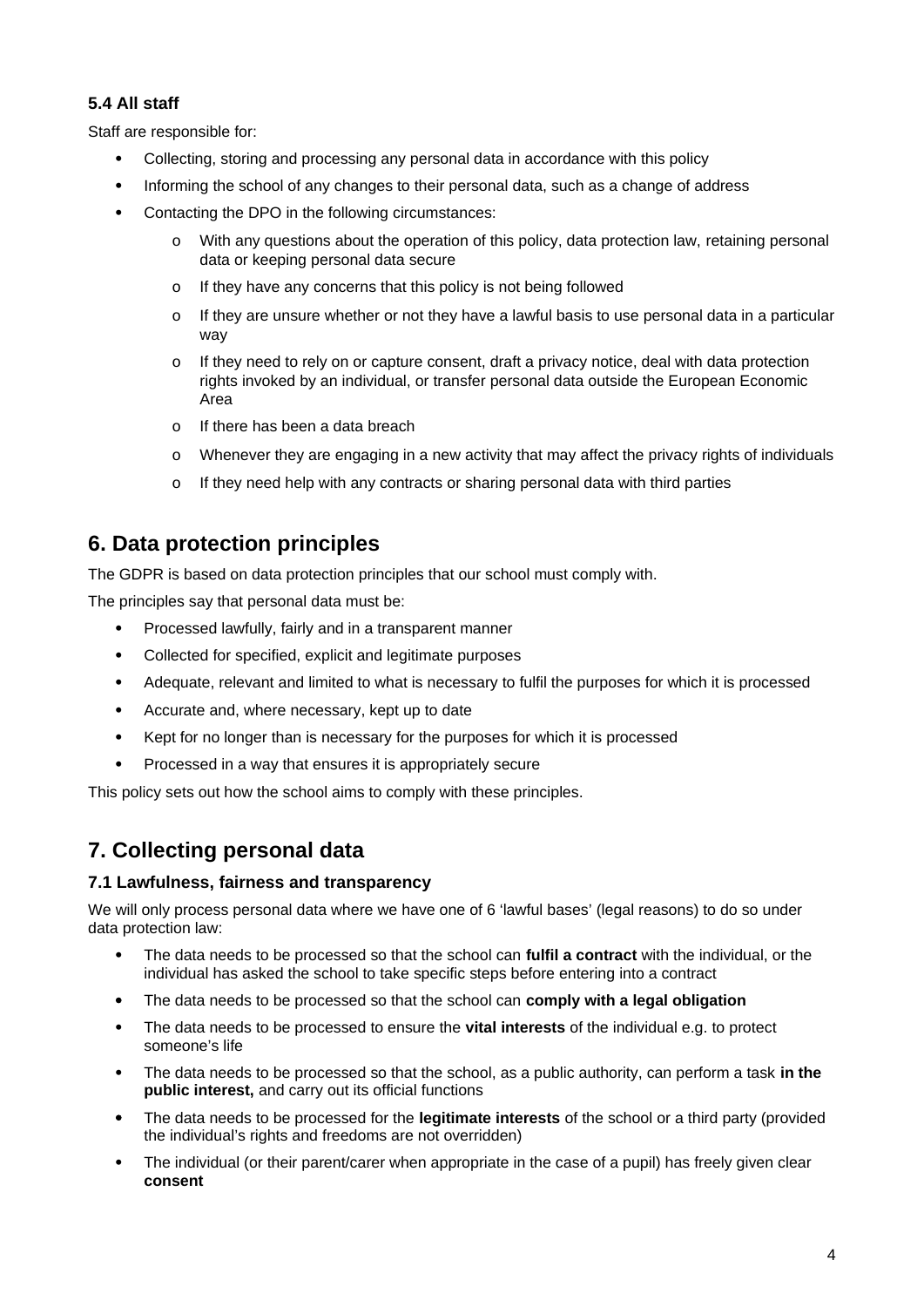For special categories of personal data, we will also meet one of the special category conditions for processing which are set out in the GDPR and Data Protection Act 2018.

#### **7.2 Limitation, minimisation and accuracy**

We will only collect personal data for specified, explicit and legitimate reasons. We will explain these reasons to the individuals when we first collect their data.

If we want to use personal data for reasons other than those given when we first obtained it, we will inform the individuals concerned before we do so, and seek consent where necessary.

Staff must only process personal data where it is necessary in order to do their jobs.

When staff no longer need the personal data they hold, they must ensure it is deleted or anonymised.

#### **7.3 When we seek consent to process personal data, we:**

- Offer the individual genuine choice and control there is no pressure to consent
- Are clear and concise
- Allow the individual to positively opt in for example, we do not use pre-ticked boxes or other methods of consent by default
- Seek a very clear and specific statement of consent, explaining why we want the data and how we will use it – we do not use vague or 'blanket' statements
- Name any third parties who will rely on the consent to process the data
- Separate the consent request from other terms and conditions
- Tell the individual how they can withdraw their consent if they want, and make it easy for them to do so (without detriment)
- Ensure that if we are seeking consent directly from a child, we do not exploit any power imbalance in the relationship and the child can understand what they would be consenting to and the data protection implications
- Comply with requests to erase personal data whenever we can, if our original processing of the data was based on consent provided when the individual was a child
- Keep a record of:
	- o When and how we got consent
	- o What we told the individual at the time

#### **7.4 When processing special category data, we:**

- Ensure we have a lawful basis, **and**
- Meet one of the conditions below

The conditions that you may meet are:

- The individual (or their parent/carer when appropriate in the case of a pupil) has given **explicit consent**
- The data needs to be processed to perform or exercise obligations or rights in relation to **employment, social security or social protection law**
- The data needs to be processed to ensure the **vital interests** of the individual or another person, where the individual is physically or legally incapable of giving consent
- The data has already been made **manifestly public** by the individual
- The data needs to be processed for the establishment, exercise or defence of **legal claims**
- The data needs to be processed for reasons of **substantial public interest** as defined in part 2 of this schedule
- The data needs to be processed for **health or social care purposes**, and the processing is done by, or under the direction of, a health or social work professional or by any other person obliged to confidentiality under law
- The data needs to be processed for **public health reasons**, and the processing is done by, or under the direction of, a health professional or by any other person obliged to confidentiality under law
- The data needs to be processed for **archiving purposes**, scientific or historical research purposes, or statistical purposes, and the processing is in the public interest

Special category data under the GDPR includes information that reveals or concerns a person's: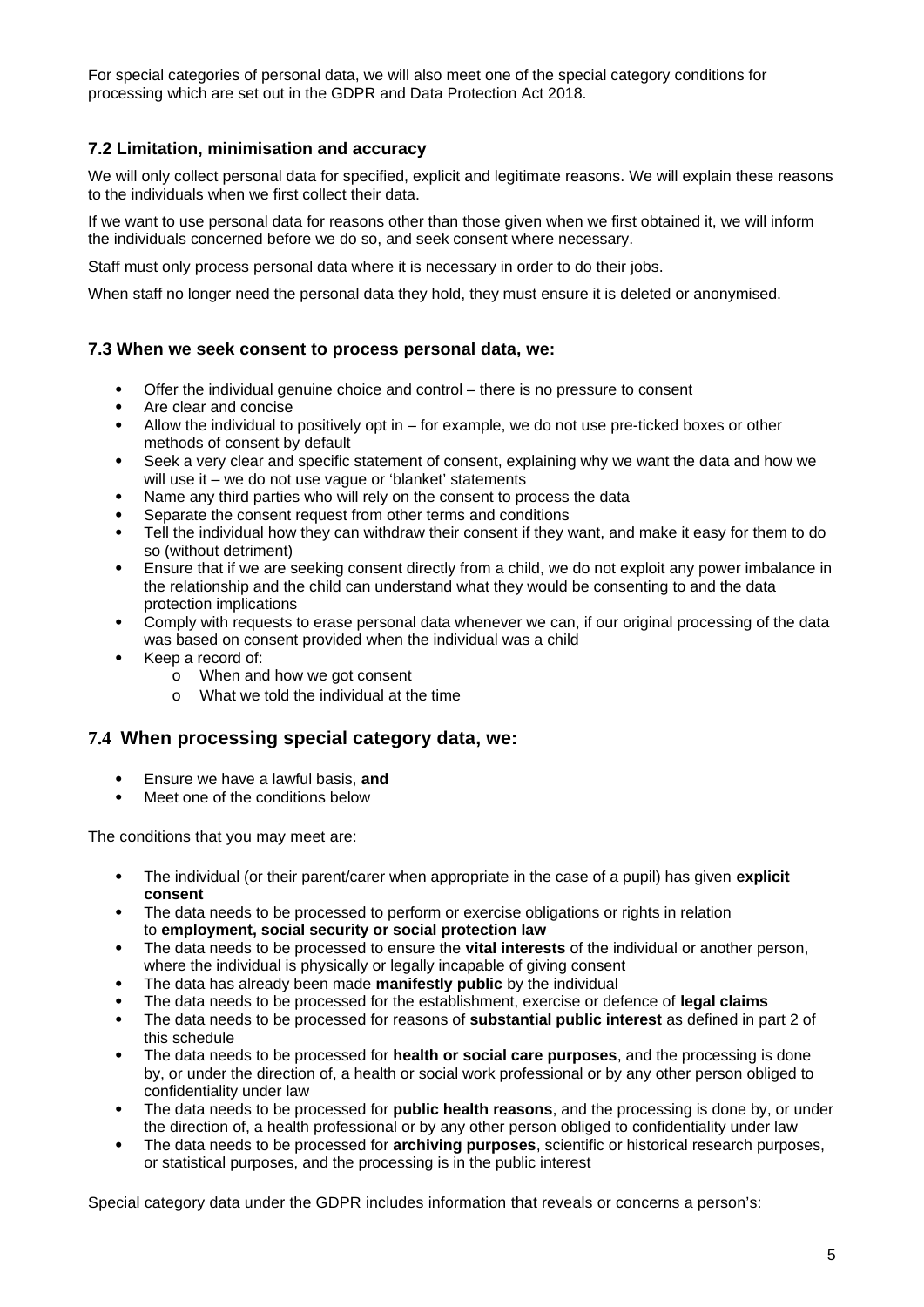- Racial or ethnic origin
- Religious or philosophical beliefs
- Political views
- Trade union membership
- Health
- Sex life or sexual orientation

Genetic data and biometric data, where being used to identify the individual, are also considered special categories of personal data under the GDPR

In education, it's also best practice to treat data such as the following as special category data:

- Children's services interactions
- Free school meal status
- Pupil premium eligibility<br>• Special educational need
- Special educational needs

#### **7.5 When processing criminal offence data, we:**

- Ensure we have a lawful basis, **and**
- Meet one of the conditions below

The conditions that you may meet include:

- The individual (or their parent/carer when appropriate in the case of a pupil) has given **consent**
- The data needs to be processed to ensure the **vital interests** of the individual or another person, where the individual is physically or legally incapable of giving consent
- The data has already been made **manifestly public** by the individual
- The data needs to be processed for or in connection with legal proceedings, to obtain legal advice, or for the establishment, exercise or defence of **legal rights**

#### **7.6 When processing an individual's personal data on the 'fulfilling a contract' basis, we:**

- Either need to do so:
	- o To comply with obligations under a contract with that person, or
	- o Because they have asked us to do something as a step towards entering into a contract with them
- If the individual is under 18] Are confident that the individual has the necessary competence to understand the implications of the data processing, and to enter into a contract
- Ensure the processing is necessary i.e. it is targeted and proportionate, and there are no other more reasonable or less intrusive ways to achieve the same result

# **8. Sharing personal data**

We will not normally share personal data with anyone else, but may do so where:

- There is an issue with a pupil or parent/carer that puts the safety of our staff at risk
- We need to liaise with other agencies
- Our suppliers or contractors need data to enable us to provide services to our staff and pupils for example, IT companies. When doing this, we will:
- Only appoint suppliers or contractors which can provide sufficient guarantees that they comply with data protection law
- Only share data that the supplier or contractor needs to carry out their service, and information necessary to keep them safe while working with us
- We currently, share student data with suppliers of educational services and support. A full list of these companies is stored within our GDPRiS system and is updated annually.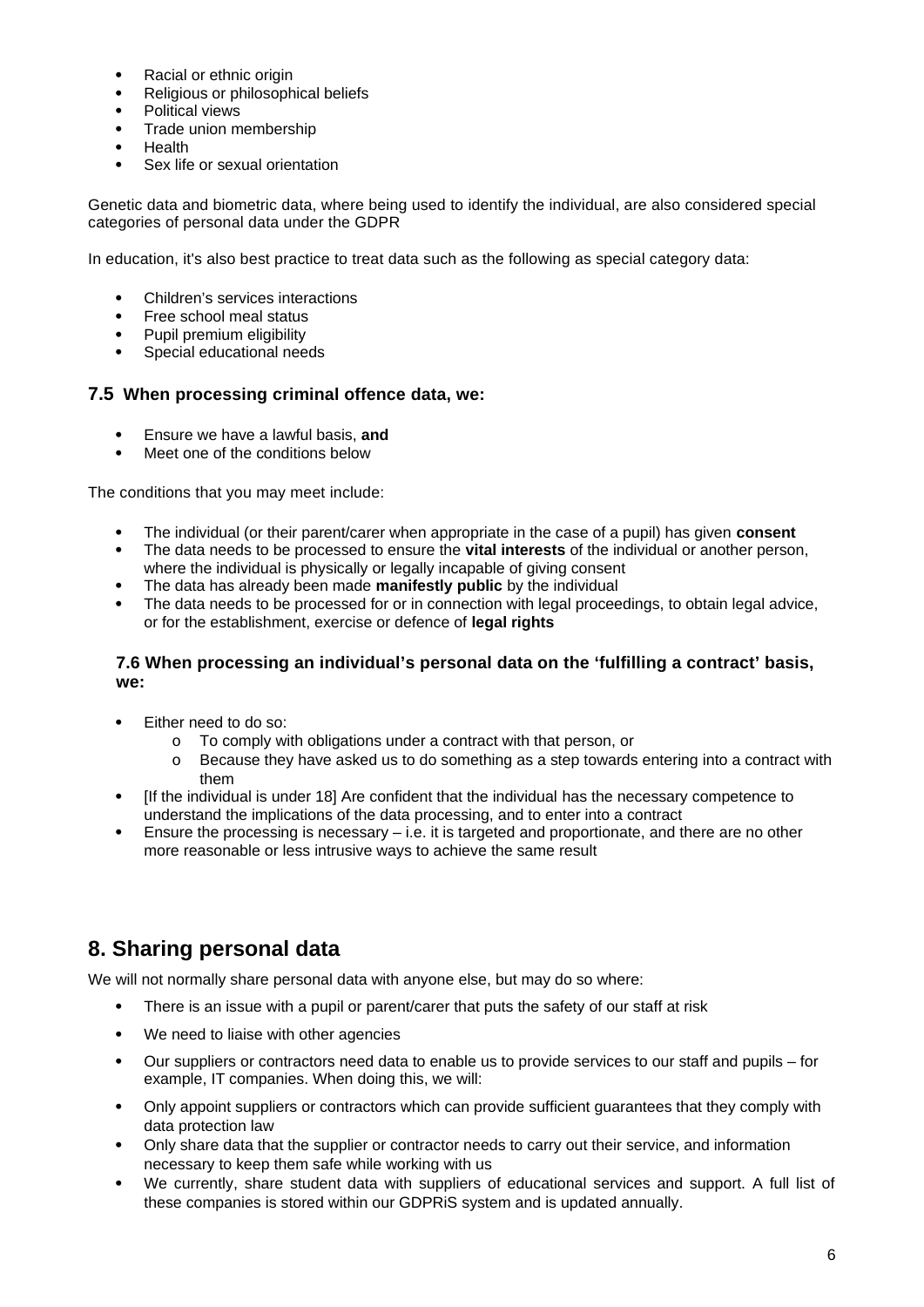A copy of each organisations Data Protection documentation is stored with in our GDPRiS system. Individuals may request a copy by contacting the organisations directly.

We will also share personal data with law enforcement and government bodies where we are legally required to do so, including for:

- The prevention or detection of crime and/or fraud
- The apprehension or prosecution of offenders
- The assessment or collection of tax owed to HMRC
- In connection with legal proceedings
- Where the disclosure is required to satisfy our safeguarding obligations
- Research and statistical purposes, as long as personal data is sufficiently anonymised or consent has been provided

We may also share personal data with emergency services and local authorities to help them to respond to an emergency situation that affects any of our pupils or staff.

Where we transfer personal data to a country or territory outside the European Economic Area, we will do so in accordance with data protection law *(see para. 20 International data transfer)*

### **9. Subject access requests and other rights of individuals**

#### **9.1 Subject access requests**

Individuals have a right to make a 'subject access request' to gain access to personal information that the school holds about them. This includes:

- Confirmation that their personal data is being processed
- Access to a copy of the data
- The purposes of the data processing
- The categories of personal data concerned
- Who the data has been, or will be, shared with
- How long the data will be stored for, or if this isn't possible, the criteria used to determine this period
- The source of the data, if not the individual
- Whether any automated decision-making is being applied to their data, and what the significance and consequences of this might be for the individual

Subject access requests must be submitted in writing, either by letter, email or fax to the DPO. They should include:

- Name of individual
- Correspondence address
- Contact number and email address
- Details of the information requested

If staff receive a subject access request they must immediately forward it to the DPO.

#### **9.2 Children and subject access requests**

Personal data about a child belongs to that child, and not the child's parents or carers. For a parent or carer to make a subject access request with respect to their child, the child must either be unable to understand their rights and the implications of a subject access request, or have given their consent.

Children aged 12 and above are generally regarded to be mature enough to understand their rights and the implications of a subject access request. Therefore, most subject access requests from parents or carers of pupils at our school may not be granted without the express permission of the pupil. This is not a rule and a pupil's ability to understand their rights will always be judged on a case-by-case basis.

#### **9.3 Responding to subject access requests**

When responding to requests, we: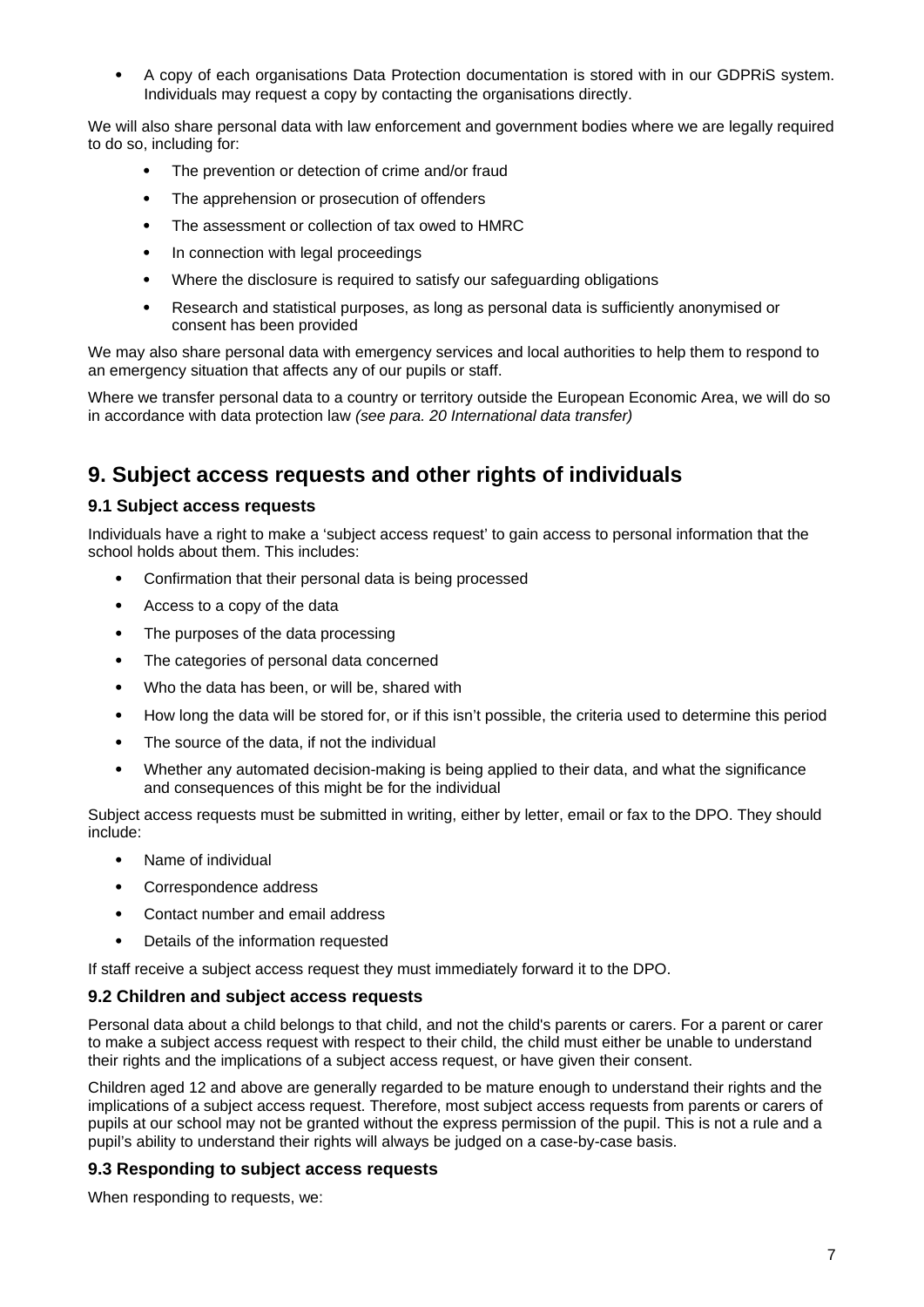- May ask the individual to provide 2 forms of identification
- May contact the individual via phone to confirm the request was made
- Will respond without delay and within 1 month of receipt of the request
- Will provide the information free of charge
- May tell the individual we will comply within 3 months of receipt of the request, where a request is complex or numerous. We will inform the individual of this within 1 month, and explain why the extension is necessary

We will not disclose information if it:

- Might cause serious harm to the physical or mental health of the pupil or another individual
- Would reveal that the child is at risk of abuse, where the disclosure of that information would not be in the child's best interests
- Is contained in adoption or parental order records
- Is given to a court in proceedings concerning the child

If the request is unfounded or excessive, we may refuse to act on it, or charge a reasonable fee which takes into account administrative costs.

A request will be deemed to be unfounded or excessive if it is repetitive, or asks for further copies of the same information.

When we refuse a request, we will tell the individual why, and tell them they have the right to complain to the ICO.

#### **9.4 Other data protection rights of the individual**

In addition to the right to make a subject access request (see above), and to receive information when we are collecting their data about how we use and process it (see section 7), individuals also have the right to:

- Ask us to rectify, erase or restrict processing of their personal data, or object to the processing of it (in certain circumstances)
- Prevent use of their personal data for direct marketing
- Challenge processing which has been justified on the basis of public interest
- Request a copy of agreements under which their personal data is transferred outside of the European Economic Area
- Object to decisions based solely on automated decision making or profiling (decisions taken with no human involvement, that might negatively affect them)
- Prevent processing that is likely to cause damage or distress
- Be notified of a data breach in certain circumstances
- Make a complaint to the ICO
- Ask for their personal data to be transferred to a third party in a structured, commonly used and machine-readable format (in certain circumstances)

Individuals should submit any request to exercise these rights to the DPO. If staff receive such a request, they must immediately forward it to the DPO.

# **10. Parental requests to see the educational record**

Parents, or those with parental responsibility, have a legal right to free access to their child's educational record (which includes most information about a pupil) within 15 school days of a written request.

# **11. Biometric recognition systems**

Where we use pupils' biometric data as part of an automated biometric recognition system, we will comply with the requirements of the [Protection of Freedoms Act 2012.](https://www.legislation.gov.uk/ukpga/2012/9/section/26)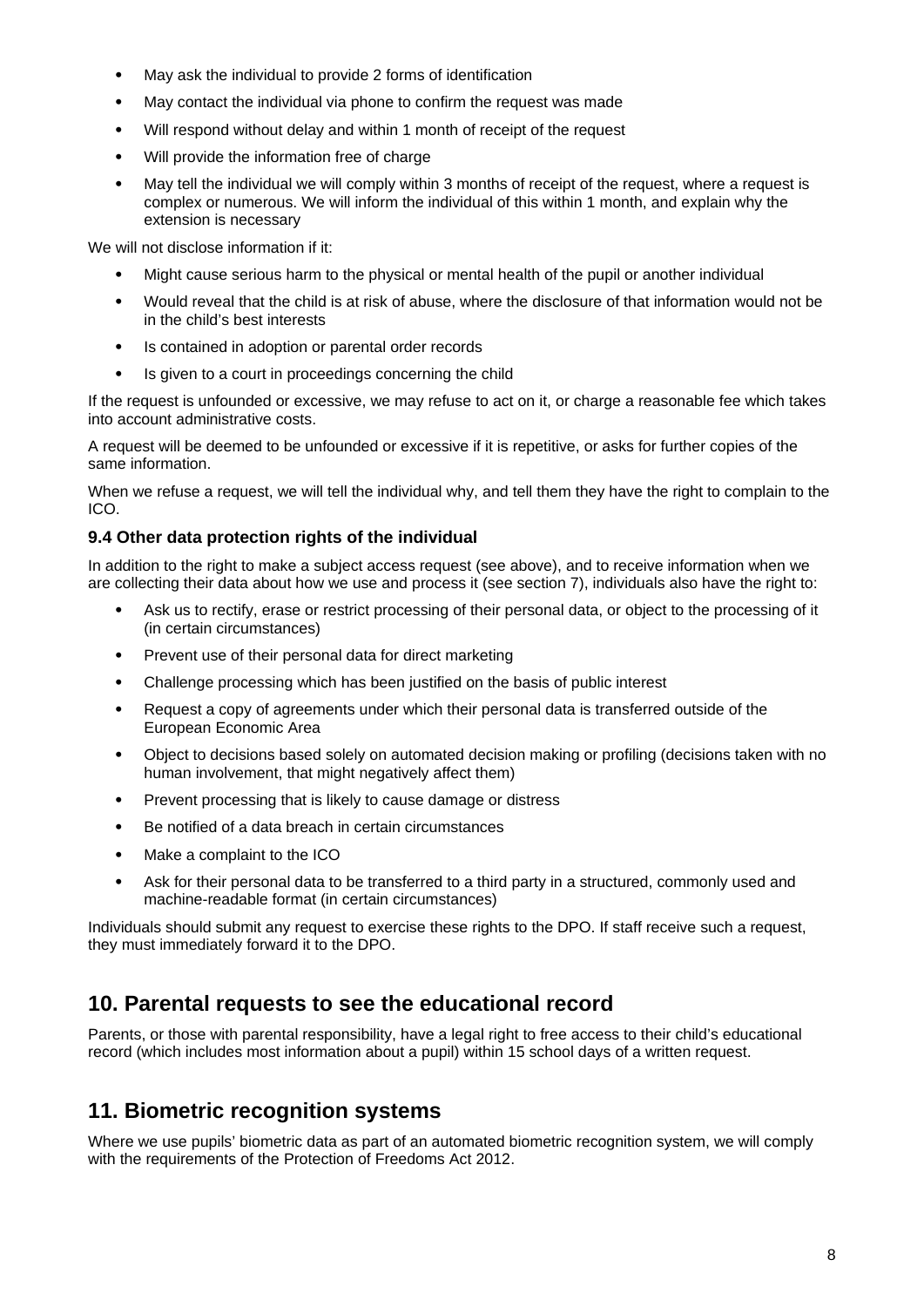Parents/carers will be notified before any biometric recognition system is put in place or before their child first takes part in it. The school will get written consent from at least one parent or carer before we take any biometric data from their child and first process it.

Parents/carers and pupils have the right to choose not to use the school's biometric system(s). We will provide alternative means of accessing the relevant services for those pupils. For example, pupils can pay for school dinners in cash at each transaction if they wish.

Parents/carers and pupils can object to participation in the school's biometric recognition system(s), or withdraw consent, at any time, and we will make sure that any relevant data already captured is deleted.

As required by law, if a pupil refuses to participate in, or continue to participate in, the processing of their biometric data, we will not process that data irrespective of any consent given by the pupil's parent(s)/carer(s).

Where staff members or other adults use the school's biometric system(s), we will also obtain their consent before they first take part in it, and provide alternative means of accessing the relevant service if they object. Staff and other adults can also withdraw consent at any time, and the school will delete any relevant data already captured.

# **12. CCTV**

We use CCTV in various locations around the school site to ensure it remains safe. We will adhere to the ICO's [code of practice](https://ico.org.uk/media/for-organisations/documents/1542/cctv-code-of-practice.pdf) for the use of CCTV.

We do not need to ask individuals' permission to use CCTV, but we make it clear where individuals are being recorded. Security cameras are clearly visible and accompanied by prominent signs explaining that CCTV is in use.

Any enquiries about the CCTV system should be directed to the College Manager.

### **13. Photographs and videos**

As part of our school activities, we may take photographs and record images of individuals within our school.

We will obtain written consent from parents/carers, or pupils aged 18 and over, for photographs and videos to be taken of pupils for communication, marketing and promotional materials.

Where we need parental consent, we will clearly explain how the photograph and/or video will be used to both the parent/carer and pupil. Where we don't need parental consent, we will clearly explain to the pupil how the photograph and/or video will be used.

Uses may include:

- Within school on notice boards and in school magazines, brochures, newsletters, etc.
- Outside of school by external agencies such as the school photographer, newspapers, campaigns
- Online on our school website or social media pages

Consent can be refused or withdrawn at any time. If consent is withdrawn, we will delete the photograph or video and not distribute it further.

LAC students will not be include in any publicity material.

# **14. Data protection by design and default**

We will put measures in place to show that we have integrated data protection into all of our data processing activities, including:

- Appointing a suitably qualified DPO, and ensuring they have the necessary resources to fulfil their duties and maintain their expert knowledge
- Only processing personal data that is necessary for each specific purpose of processing, and always in line with the data protection principles set out in relevant data protection law (see section 6)
- Completing privacy impact assessments where the school's processing of personal data presents a high risk to rights and freedoms of individuals, and when introducing new technologies (the DPO will advise on this process)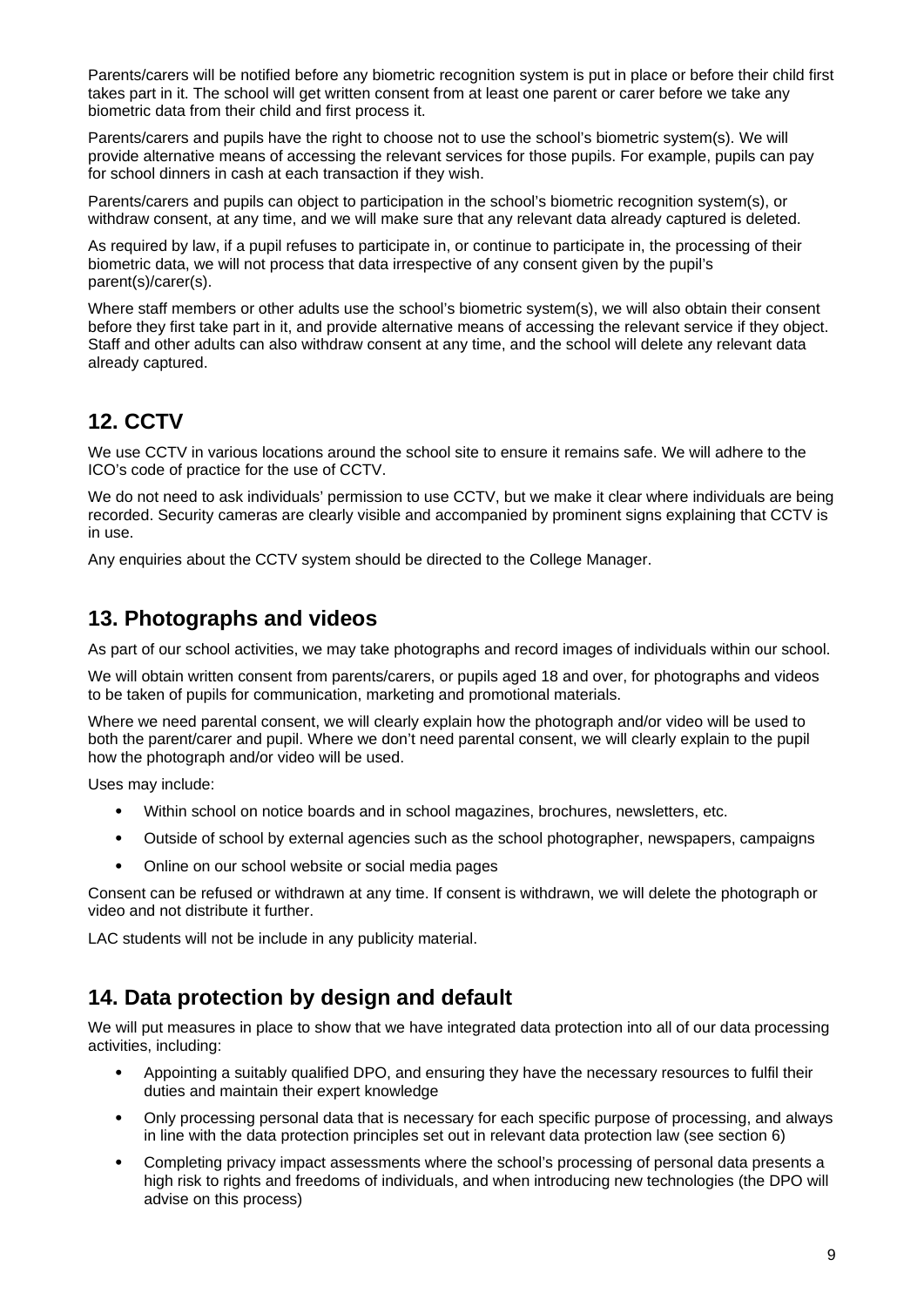- Integrating data protection into internal documents including this policy, any related policies and privacy notices
- Regularly training members of staff on data protection law, this policy, any related policies and any other data protection matters; we will also keep a record of attendance
- Regularly conducting reviews and audits to test our privacy measures and make sure we are compliant
- Maintaining records of our processing activities, including:
	- o For the benefit of data subjects, making available the name and contact details of our school and DPO and all information we are required to share about how we use and process their personal data (via our privacy notices)
	- o For all personal data that we hold, maintaining an internal record of the type of data, data subject, how and why we are using the data, any third-party recipients, how and why we are storing the data, retention periods and how we are keeping the data secure

### **15. Data security and storage of records**

We will protect personal data and keep it safe from unauthorised or unlawful access, alteration, processing or disclosure, and against accidental or unlawful loss, destruction or damage.

In particular:

- Paper-based records and portable electronic devices, such as laptops and hard drives that contain personal data are kept under lock and key when not in use
- Papers containing confidential personal data must not be left on office and classroom desks, on staffroom tables, pinned to notice/display boards, or left anywhere else where there is general access
- Passwords that are at least 8 characters long containing letters and numbers are used to access school computers, laptops and other electronic devices. Staff and pupils are reminded to change their passwords at regular intervals
- Staff, pupils or governors who store personal information on their personal devices are expected to follow the same security procedures as for school-owned equipment
- Where we need to share personal data with a third party, we carry out due diligence and take reasonable steps to ensure it is stored securely and adequately protected (see section 8)

# **16. Disposal of records**

Personal data that is no longer needed will be disposed of securely. Personal data that has become inaccurate or out of date will also be disposed of securely, where we cannot or do not need to rectify or update it.

Student information will be deleted when they reach the age of 25.

Staff information will be deleted after 6 years of leaving employment.

# **17. Personal data breaches**

The school will make all reasonable endeavors to ensure that there are no personal data breaches.

In the unlikely event of a suspected data breach, we will follow the procedure set out in appendix 1.

When appropriate, we will report the data breach to the ICO within 72 hours. Such breaches in a school context may include, but are not limited to:

- A non-anonymised dataset being published on the school website which shows the exam results of pupils eligible for the pupil premium
- Safeguarding information being made available to an unauthorised person
- The theft of a school laptop containing non-encrypted personal data about pupils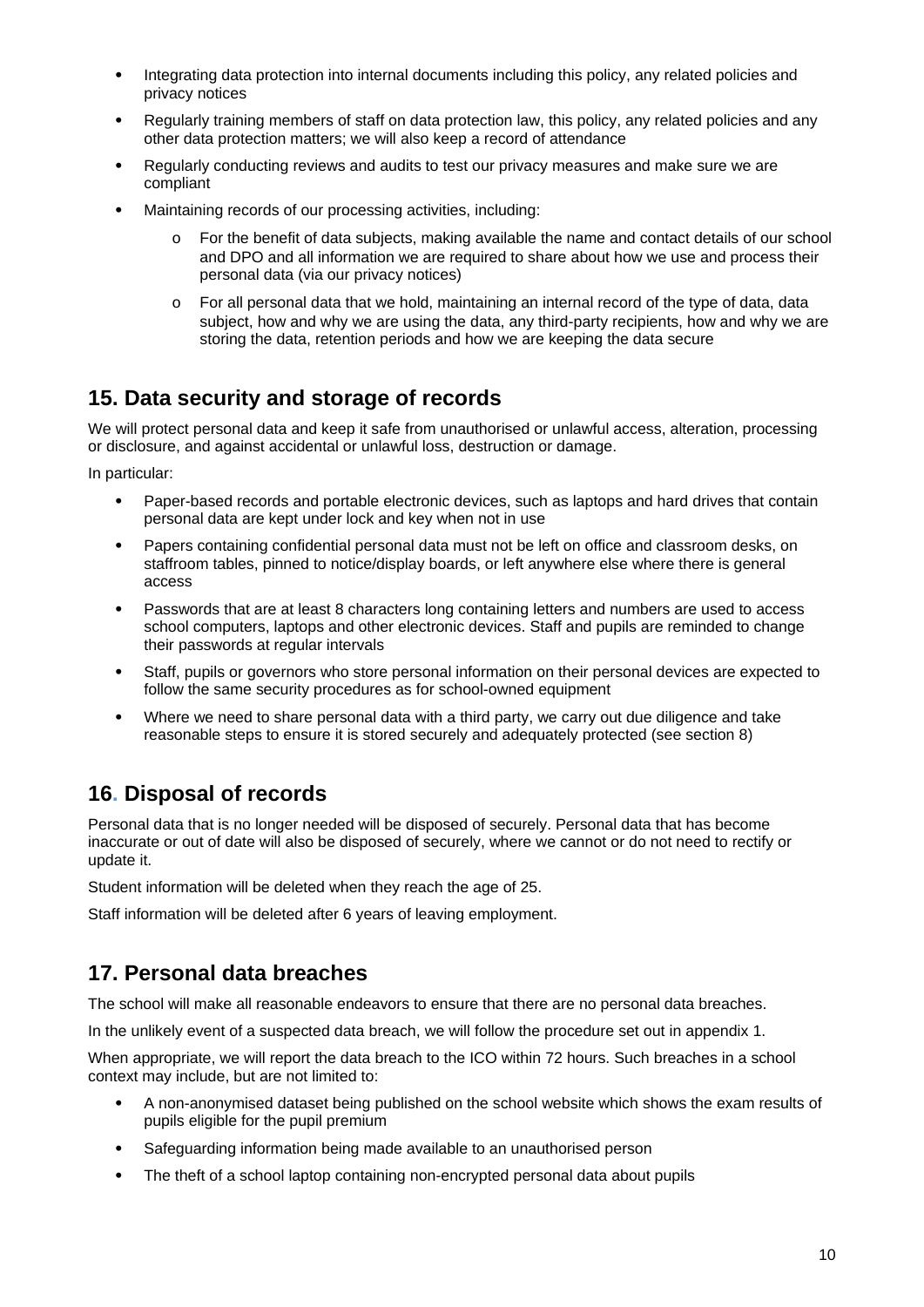# **18. Training**

All staff and governors are provided with data protection training as part of their induction process.

Data protection will also form part of continuing professional development, where changes to legislation, guidance or the school's processes make it necessary.

### **19. Monitoring arrangements**

The DPO is responsible for monitoring and reviewing this policy.

This policy will be reviewed and updated if necessary when The Data Protection Bill receives royal assent and becomes law as the Data Protection Act 2018 if any changes are made to the bill that affect our school's practice. Otherwise, or from then on, this policy will be reviewed **every 2 years** and shared with the full governing board.

# **20. International data transfers**

The GDPR is only concerned with **restricted transfers**. These are transfers of personal data that are being sent, or being made accessible, to:

- A receiver to which the GDPR does not apply (e.g. countries outside of the European Economic Area); and
- A receiver that's a separate organisation or individual, and not someone employed by our school or trust

If we're making a restricted transfer, we:

- Ensure there's an adequacy decision in place from the European Commission; or
- Have an appropriate safeguard in place (usually a contract or agreement with standard data protection clauses included); or
- Ensure the transfer is covered under an exemption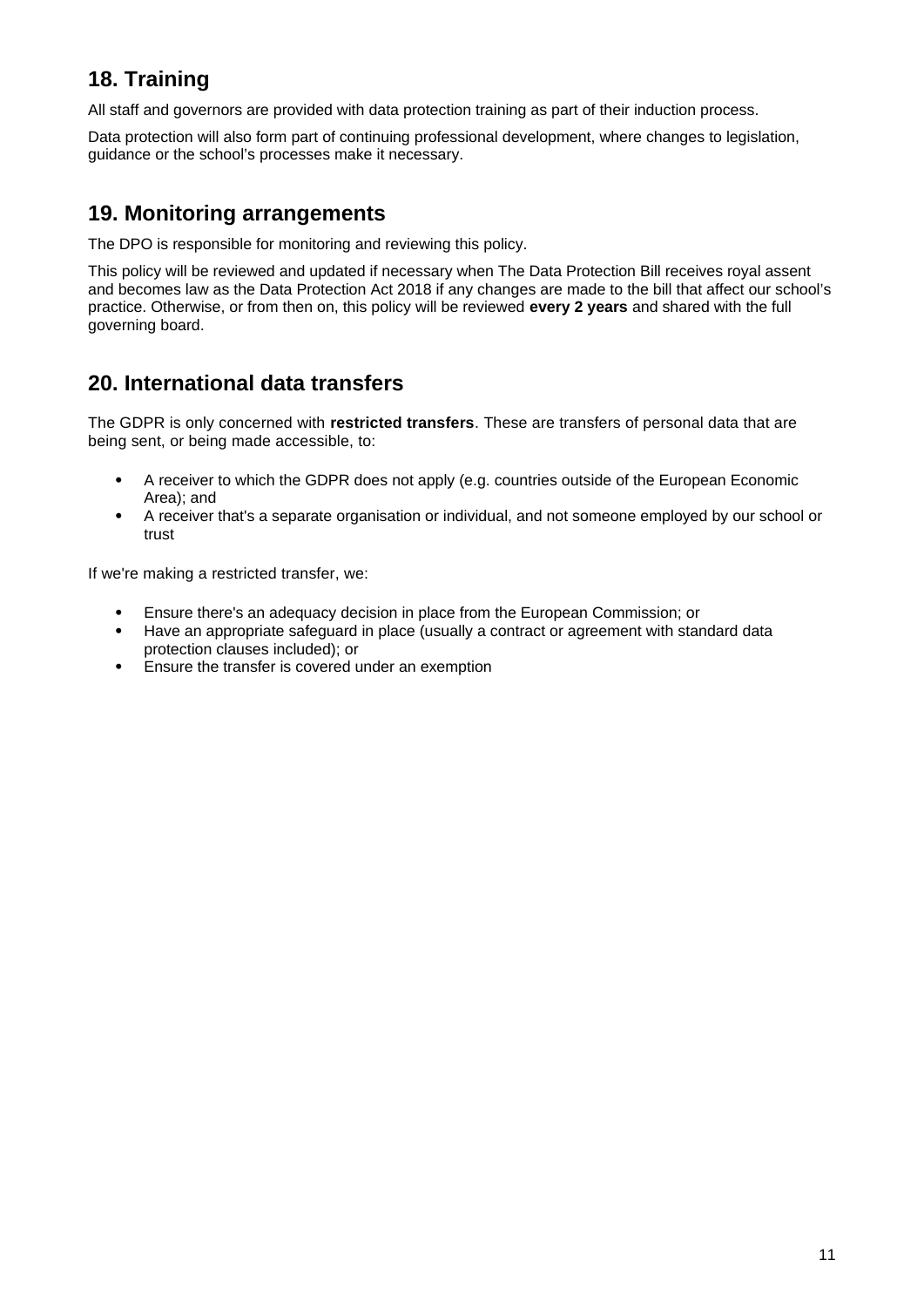# **Appendix 1: Personal data breach procedure**

This procedure is based on [guidance on personal data breaches](https://ico.org.uk/for-organisations/guide-to-the-general-data-protection-regulation-gdpr/personal-data-breaches/) produced by the ICO.

- On finding or causing a breach, or potential breach, the staff member or data processor must immediately notify the DPO
- The DPO will investigate the report, and determine whether a breach has occurred. To decide, the DPO will consider whether personal data has been accidentally or unlawfully:
	- o Lost
	- o Stolen
	- o Destroyed
	- o Altered
	- o Disclosed or made available where it should not have been
	- o Made available to unauthorised people
- The DPO will alert the headteacher and the chair of governors
- The DPO will make all reasonable efforts to contain and minimise the impact of the breach, assisted by relevant staff members or data processors where necessary. (Actions relevant to specific data types are set out at the end of this procedure)
- The DPO will assess the potential consequences, based on how serious they are, and how likely they are to happen
- The DPO will work out whether the breach must be reported to the ICO. This must be judged on a case-by-case basis. To decide, the DPO will consider whether the breach is likely to negatively affect people's rights and freedoms, and cause them any physical, material or non-material damage (e.g. emotional distress), including through:
	- o Loss of control over their data
	- o Discrimination
	- o Identify theft or fraud
	- o Financial loss
	- o Unauthorised reversal of pseudonymisation (for example, key-coding)
	- o Damage to reputation
	- o Loss of confidentiality
	- o Any other significant economic or social disadvantage to the individual(s) concerned

If it's likely that there will be a risk to people's rights and freedoms, the DPO must notify the ICO.

- The DPO will document the decision (either way), in case it is challenged at a later date by the ICO or an individual affected by the breach. Documented decisions are stored with the College Business Manager
- Where the ICO must be notified, the DPO will do this via the ['report a breach' page of the ICO](https://ico.org.uk/for-organisations/report-a-breach/)  [website](https://ico.org.uk/for-organisations/report-a-breach/) within 72 hours. As required, the DPO will set out:
	- o A description of the nature of the personal data breach including, where possible:
		- **The categories and approximate number of individuals concerned**
		- The categories and approximate number of personal data records concerned
	- o The name and contact details of the DPO
	- o A description of the likely consequences of the personal data breach
	- o A description of the measures that have been, or will be taken, to deal with the breach and mitigate any possible adverse effects on the individual(s) concerned